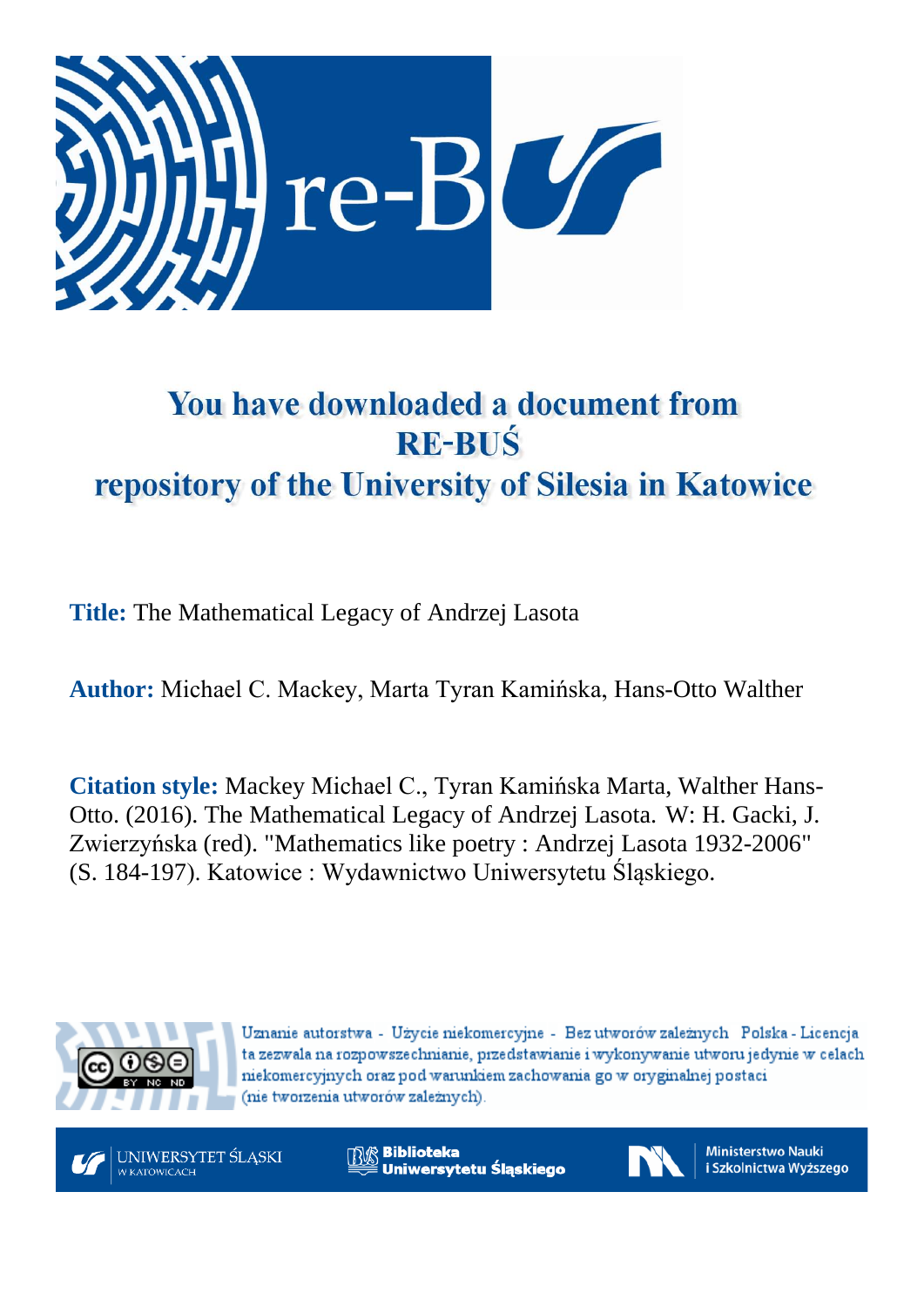Michael C. Mackey McGill University Montreal, Canada

Marta Tyran-Kamińska University of Silesia Katowice, Poland

Hans-Otto Walther Giessen University Giessen, Germany

# THE MATHEMATICAL LEGACY of Andrzej Lasota<sup>∗</sup>

# Introduction

**p**rofessor Andrzej Lasota (1932–2006) was a Polish mathematician with wide ranging interests in dynamical systems, probability theory and wide ranging interests in dynamical systems, probability theory and ergodic theory who saw the inter-relationships between all three and who successfully synthesized these apparently disparate fields. He used that synthesis to both further mathematical research as well as to investigate problems in biology. One of his over-riding interests was the way in which seemingly "random" or "probabilistic" processes (in a mathematical sense) could actually be thought of as equivalently coming from deterministic dynamics.

How did we each come to know him and his work? Michael C. Mackey met Lasota in Cracow in 1977 through his collaborator Dr. Maria Ważewska-Czyżewska, a hematologist and daughter of Professor Tadeusz Ważewski. That meeting blossomed into an almost 30-year-long friendship and collaboration in biomathematics. Marta Tyran-Kamińska met Lasota during her mathematical studies at the University of Silesia in Katowice in 1992 and did her Ph.D. under his supervision. Hans-Otto Walther met Lasota during a year at Michigan State University, 1979–1980, where Pavel Brunovský was also visiting, and they had all been brought together by Shui-Nee Chow.

<sup>\*</sup>This text was originally published in *Wiadomości matematyczne*, t. 24, nr 2 (2012), 143. We would like to kindly thank the Publisher for agreeing to reprint this article in our book.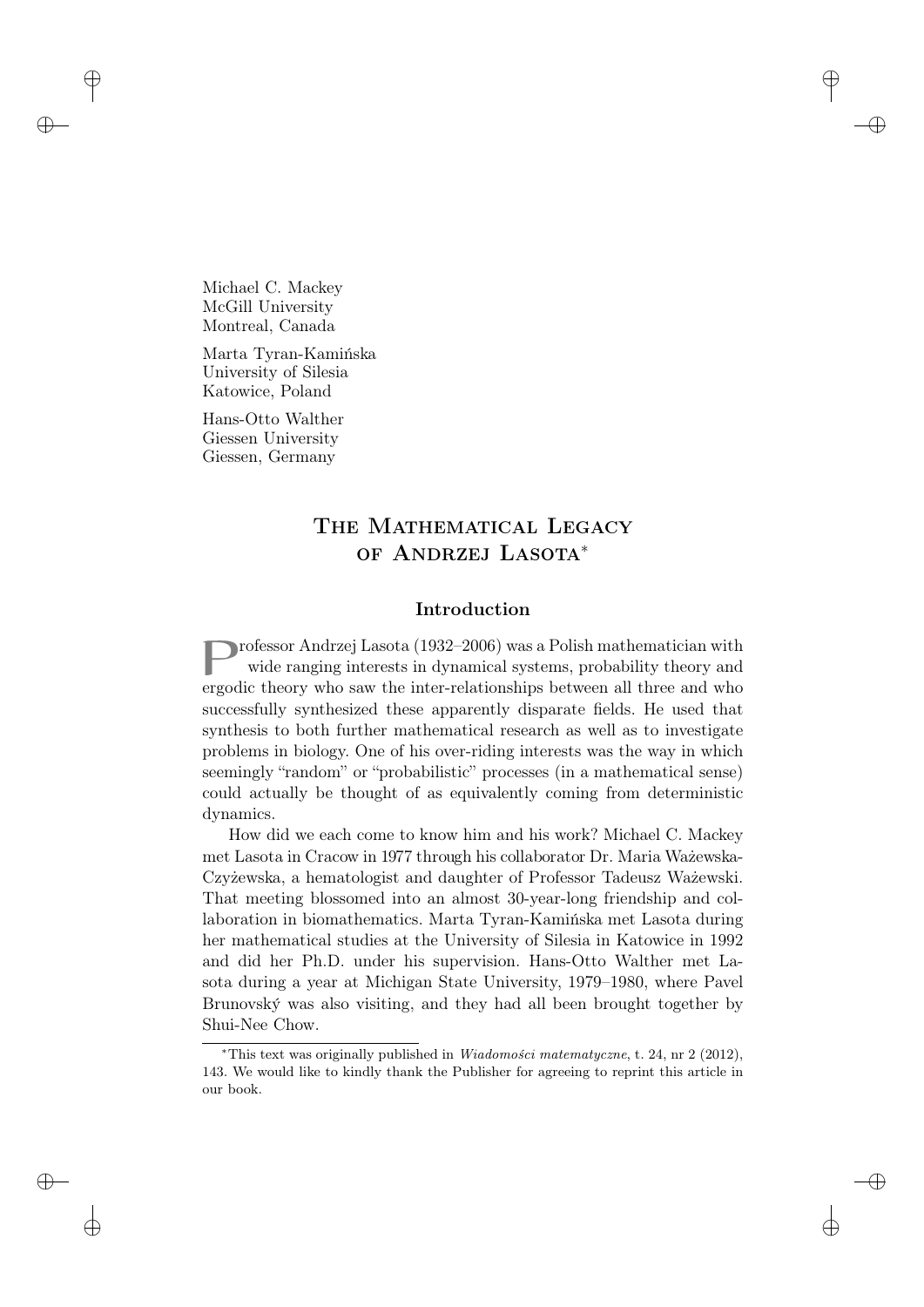#### Dynamical Systems and Evolution of Densities

L et (*X*, *A*) be a measurable space and *S*: *X* → *X* be a measurable transformation. A normalized (probability) measure  $μ$ :  $A$  → [0, 1] is et  $(X, \mathcal{A})$  be a measurable space and  $S: X \to X$  be a measurable said to be invariant under S if

$$
\mu(S^{-1}(A)) = \mu(A) \quad \text{for all } A \in \mathcal{A}
$$

and S is called a measure-preserving transformation on  $(X, \mathcal{A}, \mu)$ . The transformation S with invariant measure  $\mu$  is called *ergodic* if any invariant set  $A = S^{-1}(A)$ ,  $A \in \mathcal{A}$ , satisfies  $\mu(A) = 0$  or  $\mu(A) = 1$ . Next in the hierarchy is the stronger property of mixing: S is called *mixing* if

$$
\lim_{n \to \infty} \mu(A \cap S^{-n}(B)) = \mu(A)\mu(B) \text{ for all } A, B \in \mathcal{A}.
$$

For a (non-invertible) transformation  $S$ , the strongest property is exactness: S is called *exact* if  $S(A) \in \mathcal{A}$  for all  $A \in \mathcal{A}$  and

$$
\lim_{n \to \infty} \mu(S^n(A)) = 1 \quad \text{for all } A \in \mathcal{A}, \, \mu(A) > 0.
$$

We now recall the concept of a transfer operator. Let  $(X, \mathcal{A}, \mu)$  be a  $\sigma$ -finite measure space and let D be the subset of  $L^1 = L^1(X, \mathcal{A}, \mu)$ containing all densities

$$
D = \{ f \in L^1 : f \ge 0, ||f|| = 1 \}.
$$

If S is nonsingular on  $(X, \mathcal{A}, \mu)$ , i.e.  $\mu(S^{-1}(A)) = 0$  whenever  $\mu(A) = 0$ for any  $A \in \mathcal{A}$ , then the operator  $P: L^1 \to L^1$  defined by

$$
\int_{A} Pf(x) \,\mu(dx) = \int_{S^{-1}(A)} f(x) \,\mu(dx) \quad \text{for } A \in \mathcal{A}, f \in L^{1}, \qquad (1)
$$

is called the Frobenius–Perron operator (or transfer operator) associated with S. The operator P has an *invariant density*  $f_* \in D$ , i.e.  $P f_* = f_*$ , if and only if the probability measure  $\mu_{f^*}$ 

$$
\mu_{f_*}(A) = \int_A f_*(x) \, \mu(dx), \quad A \in \mathcal{A},
$$

is invariant under S.

If S is nonsingular on  $(X, \mathcal{A}, \mu)$  and the Frobenius–Perron operator P has an invariant density  $f_*$  then we write  $(S, f_*)$  to indicate that the measure  $\mu_{f_*}$  is invariant under S. If  $\mu$  itself is a probability measure invariant under S then S is nonsingular on  $(X, \mathcal{A}, \mu)$  and the constant function equal to 1 is an invariant density for P. Using the Frobenius–Perron operator we may reformulate the concepts of ergodicity, mixing, and exactness to classify density evolution.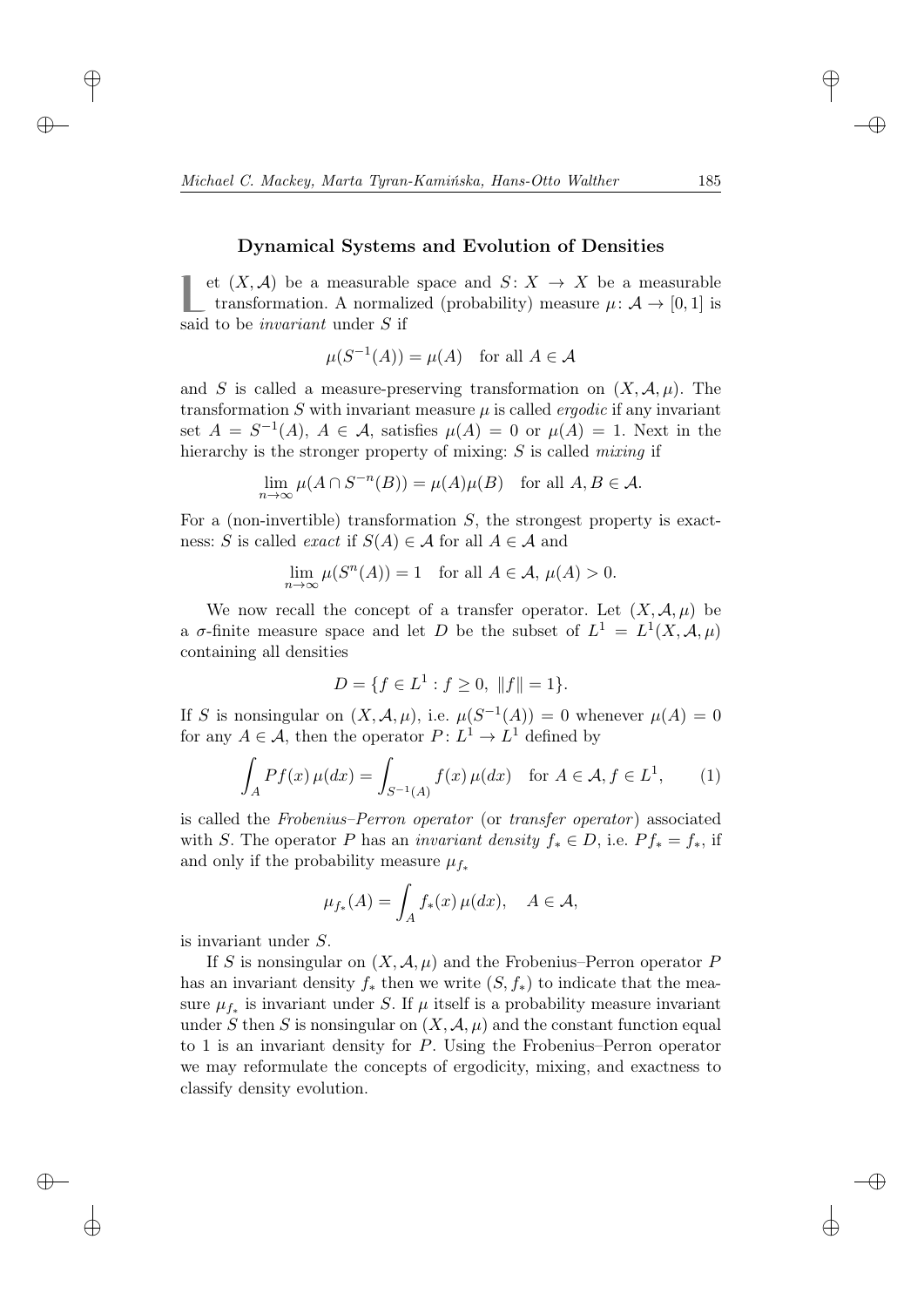**Theorem 1.** [23, Theorem 4.4.1] Let  $P$  be the Frobenius–Perron operator associated with S and let  $f_*$  be an invariant density for P.

- 1.  $(S, f_*)$  is ergodic if and only if the sequence  $\{\frac{1}{n}\}$  $\frac{1}{n}\sum_{k=0}^{n-1} P^k f$  *is weakly* convergent to  $f_*$  for all  $f \in D$ .
- 2.  $(S, f_*)$  is mixing if and only if the sequence  $\{P^n f\}$  is weakly convergent to  $f_*$  for all  $f \in D$ .
- 3.  $(S, f_*)$  is exact if and only if the sequence  $\{P^n f\}$  is strongly conver*gent to*  $f_*$  *for all*  $f \in D$ .

In 1973, Lasota and Yorke [26] proved the existence of an absolutely continuous invariant probability measure for piecewise expanding,  $C<sup>2</sup>$ -transformations on a bounded interval. Their method turned out to be quite general and can be described as follows. Suppose  $(V, \|\cdot\|_V)$  is a Banach space with norm  $\|\cdot\|_V \geq \|\cdot\|$  such that V is densely embedded in  $L^1$ , the unit ball  $\{f \in V : ||f||_V \leq 1\}$  is compact in  $(L^1, ||\cdot||)$ , and a Frobenius–Perron operator  $P: L^1 \to L^1$  is such that  $P: V \to V$  is bounded and for some constants  $r \in (0,1)$ ,  $M \geq 0$ ,  $k \in \mathbb{N}$ , the following holds

$$
||P^k f||_V \le r||f||_V + M||f|| \text{ for all } f \in V. \tag{2}
$$

Then the operator  $P$  has an invariant density in  $V$ . For the one dimensional maps considered in [26] the space V was the space of functions with bounded variation. Condition  $(2)$  is usually referred to as the Lasota–Yorke type inequality in the theory of dynamical systems and it has been used in different settings [11, 2]. It gives a spectral decomposition of the operator  $P$ on the space  $V$ , where it acts as a quasi-compact operator, and it is related to the concept of asymptotic periodicity [10, 21, 13, 12]. In particular, mixing and exactness are equivalent properties when condition (2) holds.

In 1982, Lasota and Yorke [28] introduced the method of a lower bound function and proved the existence of an absolutely continuous invariant measure together with exactness of piecewise convex transformations on an interval. A linear operator  $P: L^1 \to L^1$  that satisfies  $Pf \geq 0$  and  $||Pf|| = ||f||$  for all  $f \geq 0$ ,  $f \in L<sup>1</sup>$  is called a *Markov* (or a *stochas*tic) operator. If we restrict ourselves to only considering densities  $f \in D$ then any linear operator  $P$  which when acting on a density again yields a density is a Markov operator. Thus the Frobenius–Perron operator is a Markov operator. Given a Markov operator the family  $\{P^n\}$  is said to be asymptotically stable if there is  $f_* \in D$  such that  $P f_* = f_*$  and

$$
\lim_{n \to \infty} ||P^n f - f_*|| = 0 \text{ for all } f \in D.
$$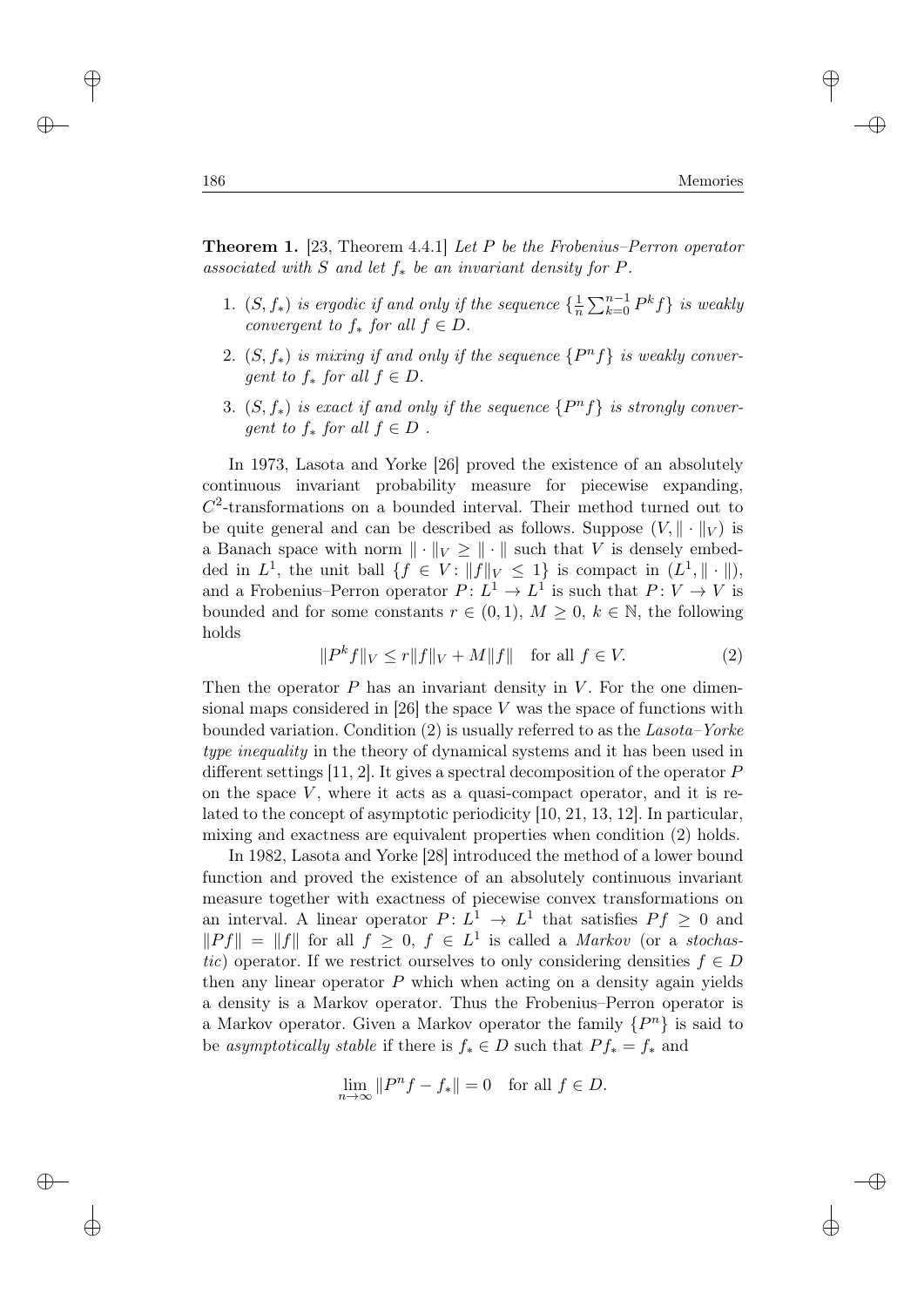An  $L^1$  function h is a nontrivial lower bound function for  $\{P^n\}$  if  $h \geq 0$ ,  $\|h\| > 0$  and

$$
\lim_{n \to \infty} \|(P^n f - h)^-\| = 0 \quad \text{for all } f \in D.
$$

This condition could be written in the alternate form

$$
P^n f \ge h - \epsilon_n
$$

where  $\|\epsilon_n\| \to 0$  as  $n \to \infty$ , illustrating that a lower bound function is such that successive iterates of a density  $f$  by a Markov operator  $P$  are eventually above it. With these concepts, we can now state the result of [28] that has proved to be of considerable utility in a variety of settings.

**Theorem 2.**  $\{P^n\}$  is asymptotically stable if and only if  $\{P^n\}$  has a nontrivial lower bound function.

This method allowed simple proofs of exactness of piecewise expanding mappings on intervals or on the real line, as well as the results of [14] for expanding mappings on manifolds. Another context where Theorem 2 has found application is in dynamical systems with stochastic perturbations. Specifically, consider the following recurrence equation

$$
x_{n+1} = S(x_n) + \xi_n,
$$

where S is a transformation acting on  $X = \mathbb{R}^d$  and  $\{\xi_n\}$  is a sequence of independent random variables with density g. If  $f_n$  is the density of  $x_n$ then  $f_{n+1} = Pf_n$  and the Markov operator P is given by

$$
Pf(x) = \int_X f(y)g(x - S(y)) dy,
$$

which is a particular example of integral operators of the form

$$
Pf(x) = \int_X k(x, y) f(y) \,\mu(dy),
$$

where  $k: X \times X \to [0, \infty)$  is a measurable function satisfying

$$
\int_X k(x, y) \,\mu(dx) = 1
$$

for almost all  $y \in X$ . An interesting class of integral Markov operators appeared in a simple model of the cell cycle [22] and its generalizations [8, 34, 24].

The lower bound function technique has also been applied in a continuous time setting [23, Section 11], where a family  $\{P^t\}_{t\geq 0}$  of operators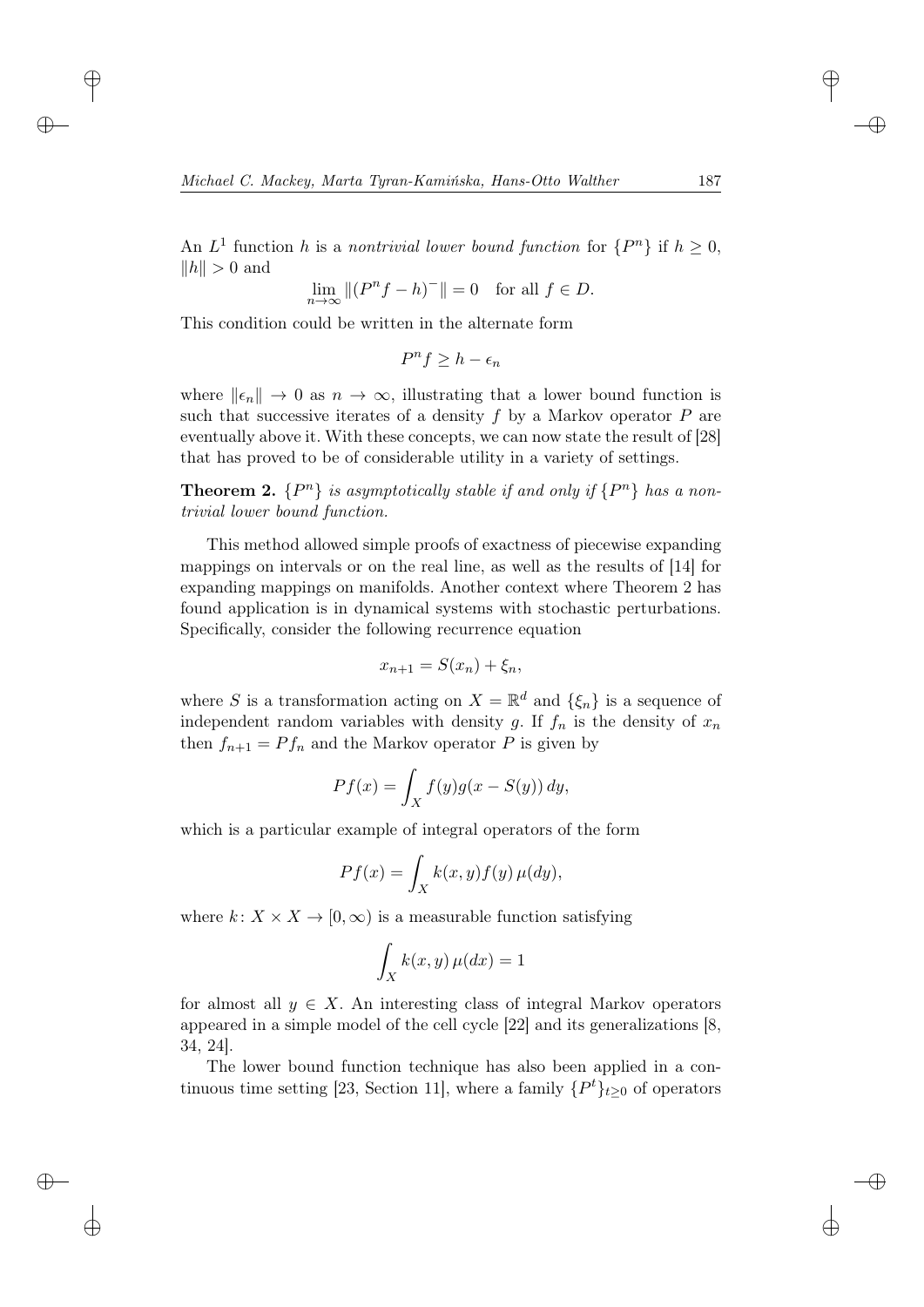on  $L^1$  will be called a *stochastic semigroup* if each operator  $P^t$  is Markov and  $\{P^t\}_{t\geq 0}$  is a strongly continuous semigroup on  $L^1$ . Asymptotic stability in continuous time arises in the study of long-term behavior of solutions of integro-differential equations

$$
\partial_t u = Au - \lambda u + \lambda Pu,
$$

where P is an integral operator,  $\lambda \geq 0$  is a constant, and A is the infinitesimal generator of a stochastic semigroup, in particular a first or second order differential operator, which we now recall. Given a set of ordinary differential equations

$$
\frac{dx_i}{dt} = b_i(x), \qquad i = 1, \dots, d
$$
\n(3)

operating in a region of  $\mathbb{R}^d$ , whose solutions are defined for all times through a flow  $\{S^t\}_{t\in\mathbb{R}}$ , leads to the family of Frobenius–Perron operators

$$
Pt f(x) = f(S-t(x))J-t(x),
$$

where  $J^{-t}$  is the Jacobian of the transformation  $S^{-t}$ . This gives the evolution equation for  $f(t, x) = P^t f(x)$ :

$$
\frac{\partial f}{\partial t} = -\sum_{i=1}^{d} \frac{\partial (b_i f)}{\partial x_i},\tag{4}
$$

which will be recognized as the generalized Liouville equation. As an extension of the situation for ordinary differential equations, for stochastic differential equations of the form

$$
dx = b(x)dt + \sigma(x)dW(t),
$$

where x is a d-dimensional vector and  $W(t)$  is a standard Wiener process, then the density  $f(t, x) = P^t f(x)$  satisfies the Fokker-Planck equation

$$
\frac{\partial f}{\partial t} = -\sum_{i=1}^{d} \frac{\partial (b_i f)}{\partial x_i} + \frac{1}{2} \sum_{i,j=1}^{d} \frac{\partial^2 (a_{ij} f)}{\partial x_i \partial x_j},\tag{5}
$$

where  $a_{ij}(x) = \sum_{k=1}^{d} \sigma_{ik}(x) \sigma_{jk}(x)$ . For a review of asymptotic behavior of stochastic semigroups we refer to [33].

We end this section with a few remarks concerning continuous time systems. Let  $\{S^t\}_{t\geq 0}$  be a semigroup of measurable transformations on  $(X, \mathcal{A})$ . A probability measure  $\mu$  is invariant under  $\{S^t\}_{t\geq 0}$  if  $\mu$  is an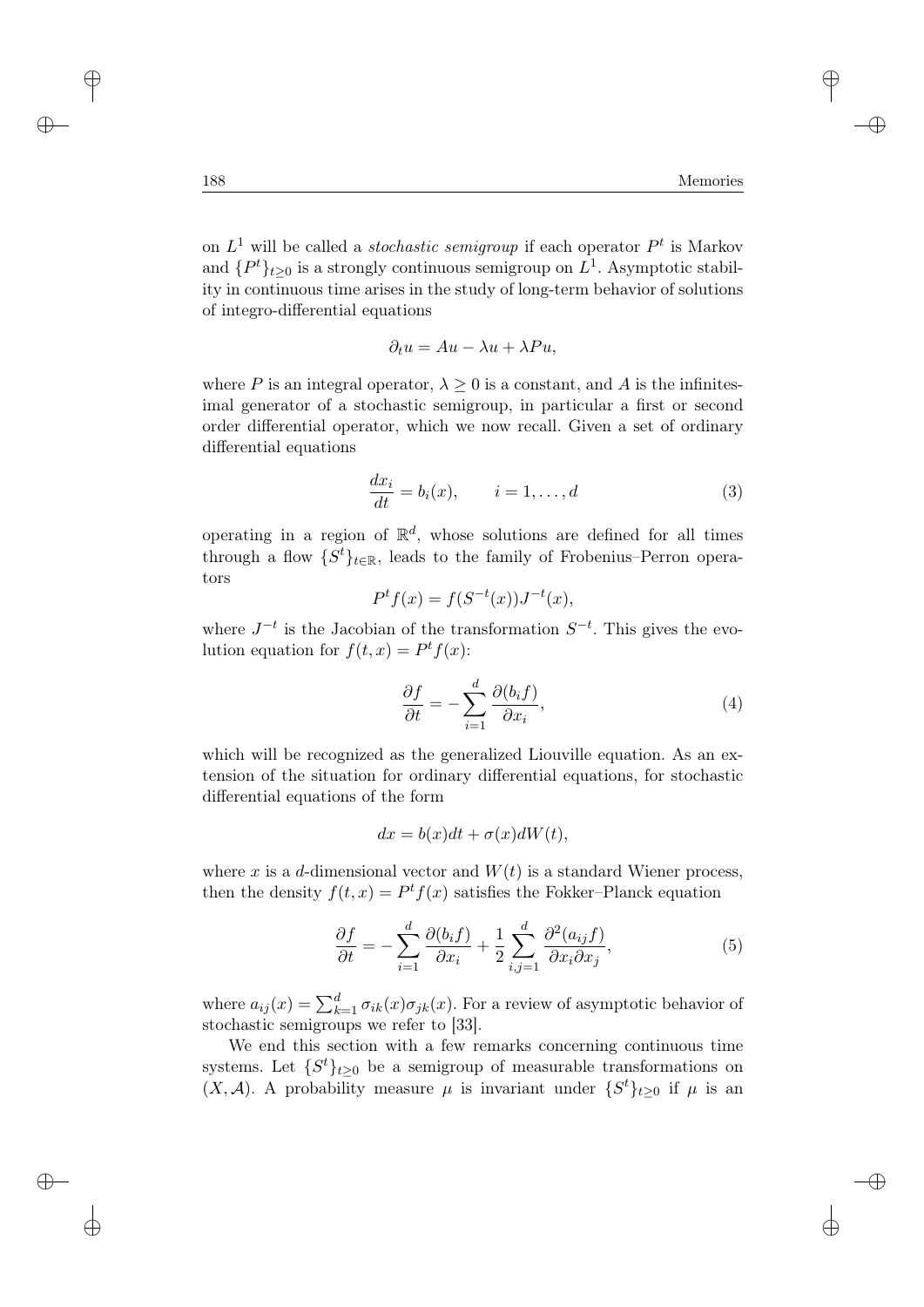invariant measure under all  $S<sup>t</sup>$  and it is called ergodic if sets invariant under all  $S<sup>t</sup>$  are of measure zero or one. The concepts of mixing and exactness extend accordingly. Exactness will not occur for flows defined by (3), since each  $S<sup>t</sup>$  is invertible. However, it might occur in infinite-dimensional phasespace, as will be indicated in the next section.

# First-Order Partial Differential Equations

otivated, no doubt, by  $[35]$  and inspired by the initial results in  $[27, 1]$ 19], Lasota [20] considered the following

$$
\frac{\partial u}{\partial t} + c(x)\frac{\partial u}{\partial x} = f(x, u)
$$
\n(6)

with the initial condition

$$
u(0, x) = v(x) \quad \text{for } x \in [0, 1].
$$
 (7)

The functions  $c: [0,1] \to \mathbb{R}$  and  $f: [0,1] \times [0,\infty) \to \mathbb{R}$  satisfy

$$
c(0) = 0, \quad c(x) > 0 \quad \text{for } x \in (0, 1],
$$
  

$$
f(x, u) \le k_1 u + k_2 \quad \text{for } x \in [0, 1], u \ge 0,
$$
  

$$
f(x, 0) = 0 \quad \text{for } x \in [0, 1].
$$

It was shown in [20] that under some regularity assumptions on  $c$  and  $f$  the solutions of equation (6) with the initial condition (7) define a semigroup  $\{S^t\}_{t\geq 0}$  on the space  $C_+([0,1])$  of nonnegative continuous functions on [0, 1] and the semigroup  $\{S^t\}_{t\geq 0}$  has an interesting long-term behavior. Namely,  $S^t v$  converges, as  $t \to \infty$ , to the same limit for each v with  $v(0) > 0$  and  $\{S^t\}_{t\geq 0}$  is chaotic in the sense of Auslander–Yorke [1] on a set  $V \subseteq \{v \in C_+([0,1]) : v(0) = 0\}$ , which means that there is  $v \in V$ such that the orbit  $\{S^t v : t \geq 0\}$  is dense in V and that for each  $v \in V$ the orbit  $\{S^t v : t \geq 0\}$  is unstable. This extremely irregular behavior was later identified with exactness of  $\{S_t\}_{t>0}$  in [3, 4, 31, 32].

These results were used by Lasota and colleagues in [25] to understand the success that Maria Ważewska had had in treating patients who had developed aplastic anaemia due to chemotherapy, radiotherapy, or exposure to certain organic compounds. They developed a reasonably interesting and straightforward physiologically realistic model for the process. In terms of dimensionless variables the model was formulated as a reactionconvection equation for the normalized red cell precursor density  $u(t, x)$ at time  $t$  and maturation level  $x$ :

$$
\frac{\partial u}{\partial t} + c(x)\frac{\partial u}{\partial x} = \left[p(t, x, u) - \frac{\partial c}{\partial x}\right]u(t, x),
$$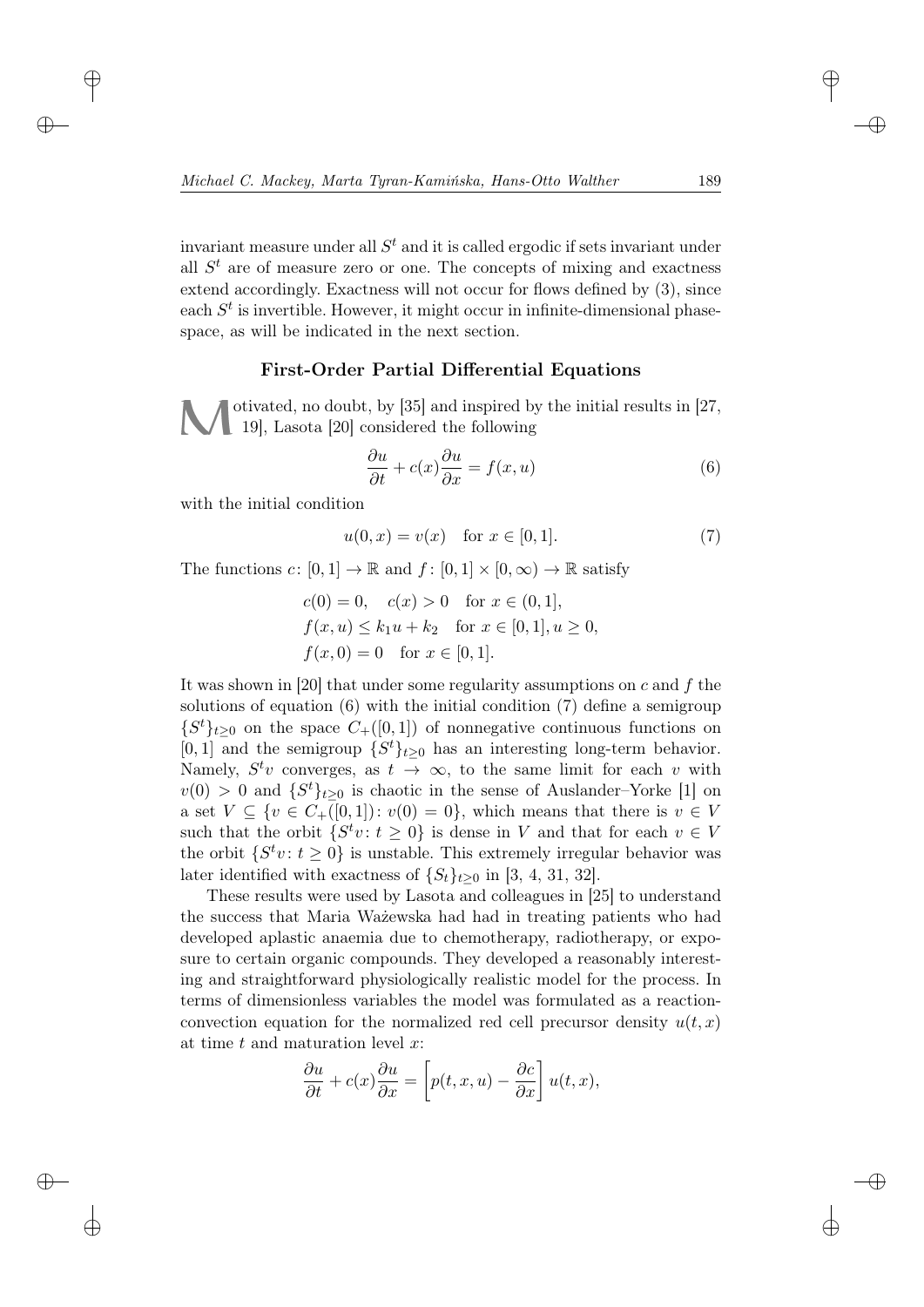where

$$
c(x) = \begin{cases} x, & 0 \le x \le 1, \\ 1, & 1 \le x, \end{cases}
$$

is the normalized cell maturation velocity and

$$
p(t, x, u) = \begin{cases} \lambda(1 - u(t, x)), & 0 \le x < 1, \\ 0, & 1 \le x < L + 1, \\ -\infty, & L + 1 \le x, \end{cases}
$$

is the normalized relative proliferation rate. L is related to the range of maturation levels. Using this model they were able to precisely explain the successful treatment through a decrease in the cellular maturation rate which led to a minimization of the low levels of red blood cells during recovery periods.

#### Differential Delay Equations

Jażewska-Czyżewska and Lasota [35], in an examination of the dynamics of erythrocyte production, started from a time-age model for red blood cell development and derived the differential delay equation

$$
\frac{dx}{dt} = -\gamma x + \beta e^{-\alpha x_{\tau}} \qquad x_{\tau} \equiv x(t - \tau), \tag{8}
$$

and then studied aspects of the solution behavior both analytically and numerically. There is a unique steady state which is positive. Depending on the parameters it is either hyperbolic and stable (and thereby attracting), or it is a center, or it is hyperbolic and unstable. Numerical results suggest that in the first case the steady state is globally attracting. In [5] it is shown that in the last case there exists a periodic orbit which seems to be hyperbolic and stable, with a large domain of attraction. Periodic orbits as in [5] also arise in a supercritical local Hopf bifurcation. There are further Hopf bifurcations which result in other periodic orbits, all of them unstable.

Coincidentally Mackey and Glass [30], in an examination of the regulation of respiration, derived very similar equation

$$
\frac{dx}{dt} = -\gamma x + \beta \frac{1}{1 + x_{\tau}^n} \qquad x_{\tau} \equiv x(t - \tau) \tag{9}
$$

that had the same qualitative monotone decreasing nonlinearity as equation (8) and the same qualitative solution behavior.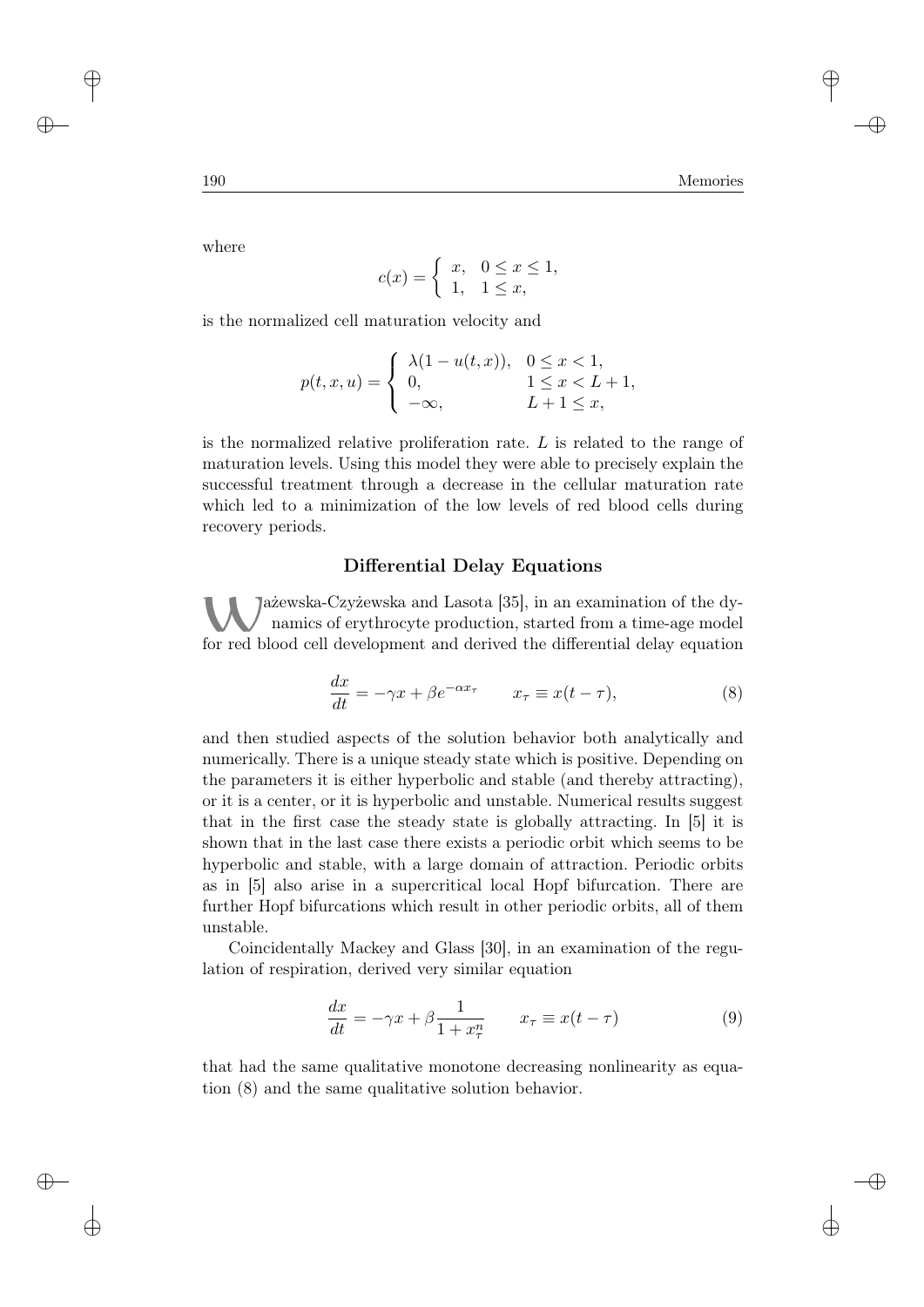In the same paper Mackey and Glass [30] also proposed a second model for the regulation of white blood cell production that was framed in terms of a differential delay equation given by

$$
\frac{dx}{dt} = -\gamma x + \beta \frac{x_{\tau}}{1 + x_{\tau}^{n}} \qquad x_{\tau} \equiv x(t - \tau). \tag{10}
$$

In studying equation (10), now known as the Mackey–Glass equation, the solution behavior of equation (10) is much richer than that of  $(8)$  or  $(9)$ , since one can either have a globally stable steady state, or a Hopf bifurcation to a simple limit cycle which can then show further bifurcations to more complicated limit cycles satisfying the Sharkovsky sequence and displaying Feigenbaum scaling. Ultimately 'chaotic' solutions can ensue. We now know that this variety of solution behaviors and existence of multiple bifurcations is due to the non-monotone nature of the nonlinearity in (10). In what has to be one of the delicious ironies of life and research, the same year Lasota published a paper [18] in which he had considered an equation qualitatively identical to (10), but without knowing of the work published in [30]. The Lasota version was of the form

$$
\frac{dx}{dt} = -\gamma x + \beta x_{\tau}^{n} e^{-x_{\tau}},\tag{11}
$$

so the nonlinearity had the same non-monotone character as in equation (10). Thus, from a historical perspective, differential delay equations of the form

$$
\frac{dx}{dt} = -\gamma x + F(x_{\tau}),\tag{12}
$$

with  $F(y) \geq 0$ ,  $F(0) = 0$ ,  $F'(0) \geq 0$ ,  $F'(y) = 0$  for some  $y \in (0, \infty)$ ,  $\lim_{y\to\infty} F(y) = 0$ , should be known as Lasota–Mackey–Glass equations for their spectrum of solution behaviors.

Incidentally, let us mention that for  $(12)$  with certain special functions F it can be proved that chaotic solutions do exist, in case  $\gamma > 0$ (see [9]) and in case  $\gamma = 0$  (see [16, 17, 15]). However, these results do not cover (10) and (11), for which existence of chaotic motion remains an open problem.

The problem is related to a conjecture, formulated by Lasota in [18, Section 5], about existence of an invariant ergodic measure corresponding to equation (11), which we now recall with an obvious change of his notation. Let  $C = C([-τ, 0])$  be the space of continuous functions  $\varphi: [-\tau, 0] \to \mathbb{R}$  with the supremum norm topology. Consider the mapping  $S: C \to C$  defined by the formula

$$
(S\varphi)(t) = x(t+\tau), \quad -\tau \le t \le 0,
$$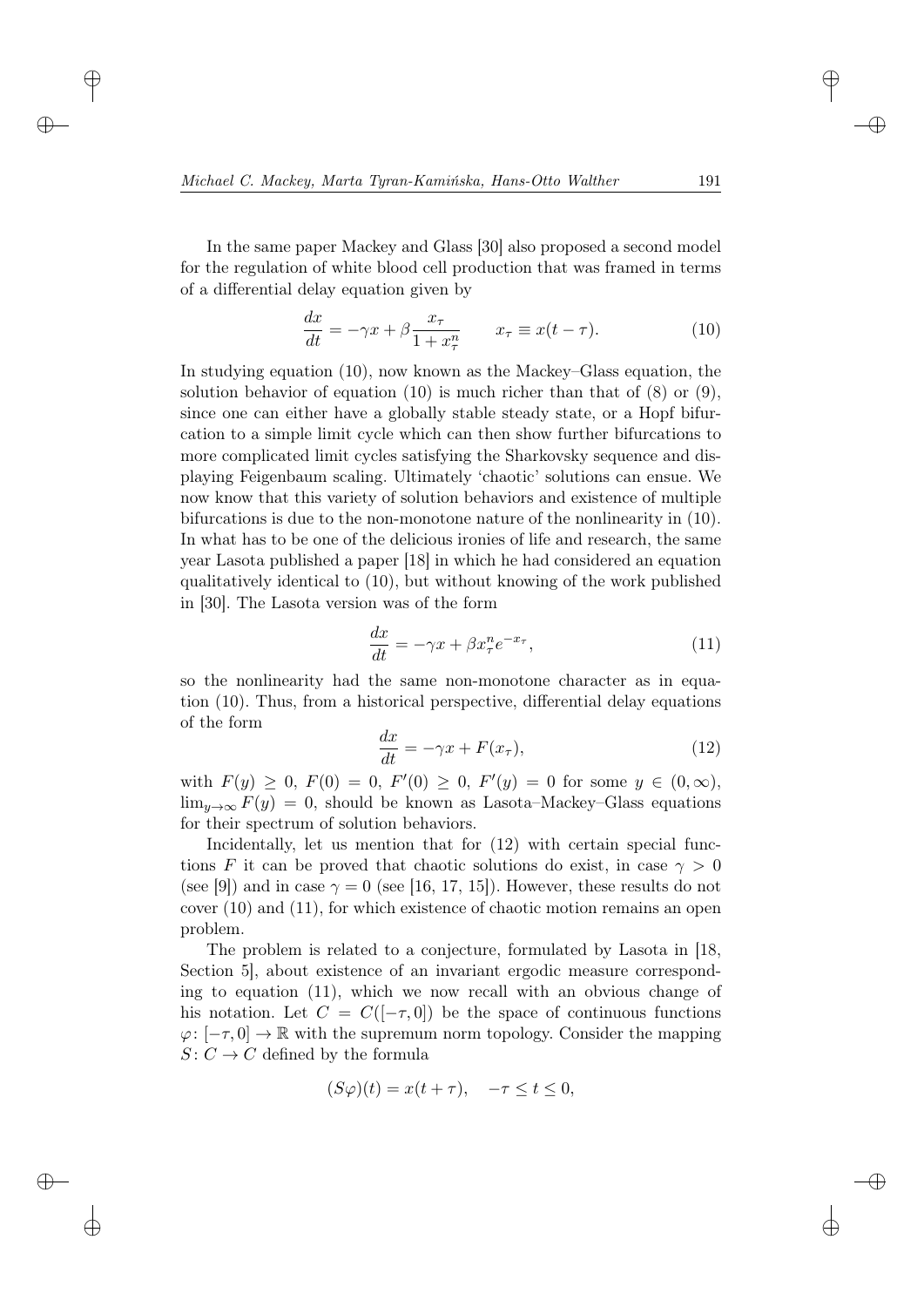where  $x: [-\tau, \infty) \to \mathbb{R}$  is the unique solution of (11) which is continuous on  $[-\tau, \infty)$ , differentiable on  $[0, \infty)$  and satisfies the initial value condition

$$
x(t) = \varphi(t), \quad -\tau \le t \le 0.
$$

We can describe the properties of equation  $(11)$  in terms of S. Namely, we shall say that a measure  $\mu$  on C is invariant (ergodic) with respect to equation  $(11)$  if it is invariant (ergodic) under S.

**Conjecture 1** ([18]). For some positive values of the parameters  $\gamma, \tau, n$ and  $\beta$  there exists on C a continuous probability measure which is ergodic and invariant with respect to equation (11).

# Delay Dynamics and Evolution of Densities

In examining the dynamical behavior of a system there are fundamentally two options available to the experimentalist.

- 1. In the first option s/he will examine the dynamical trajectories of individuals, be they fundamental particles in a cloud chamber or cells in a petri dish or animals in an ecological experiment. In this case the experimentalist may be interested in replicating the experiment many times, and building up a statistical description of the observed behavior under the assumption (among others) that the trajectory behavior will be replicated between trials given the same initial conditions.
- 2. In the second option this approach will be forsaken for one in which the evolving statistics of large populations are examined. This is, of course, most familiar in statistical mechanics, but is also important in many other areas. The advantage of this approach is that if one can understand the dynamics of density evolution, then many interesting statistical quantities can be computed, and the results compared with experimental results. Much of this material has been reviewed in Section Dynamical Systems and Evolution of Densities.

Which approach is taken is sometimes a matter of choice, but often dictated by the nature of the individual units being studied.

For systems in which the underlying dynamics are described by differential equations, or stochastic differential equations, or maps, there is a large *corpus* of methods that have been developed with which one can approach (in a modeling context) both of the types of data collection outlined above and the connection of that data to underlying dynamical systems theory.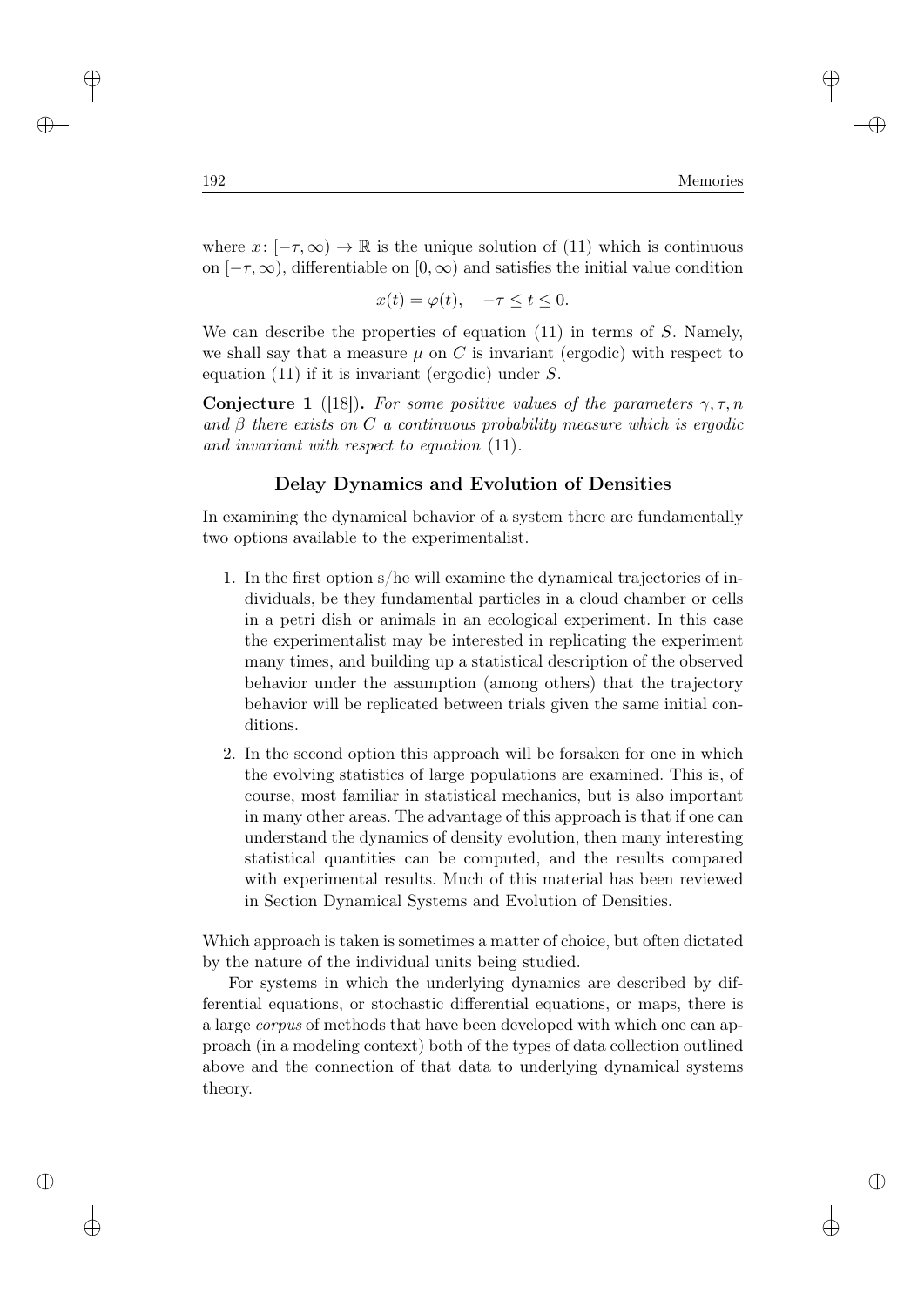However many problems in the physical, and especially the biological, sciences involve the dynamic behavior of individual entities whose dynamics involve significant delays. For problems like this, existing techniques to theoretically consider the evolution of densities are non-existent. Repeated attempts to think of ways to formulate the evolution of densities in the presence of dynamics with delays have failed in even the most elementary respects (e.g., defining the fundamental mathematical aspects of the problem). When dynamics are described by a differential delay equation of the form in equation (13) then we must consider what is likely to be measured. Figure 1 will aid in this.



Figure 1. A schematic illustration of the connection between the evolution of an ensemble of initial functions and what would be measured in a laboratory. An ensemble of N initial functions on  $[-\tau, 0]$  is allowed to evolve forward in time under the action of the delayed dynamics. At time  $t$ we sample the distribution of the values of  $x$  across all  $N$  trajectories and form an approximation to a density  $f(t, x)$  given by  $\rho$ . Taken from [29] with permission.

Figure 1 shows a schematic depiction of what one would actually measure in an ensemble of units whose dynamic evolution is governed by a differential delay equation. We assume that there are N such units involved in our experiment, and that the experiment is started at time  $t = 0$  with each of the N units having a history (= an initial function) on the interval  $[-\tau, 0]$ preceding the start of the experiment. We let these N units evolve dynamically in time, and assume that we have a device able to record a histogram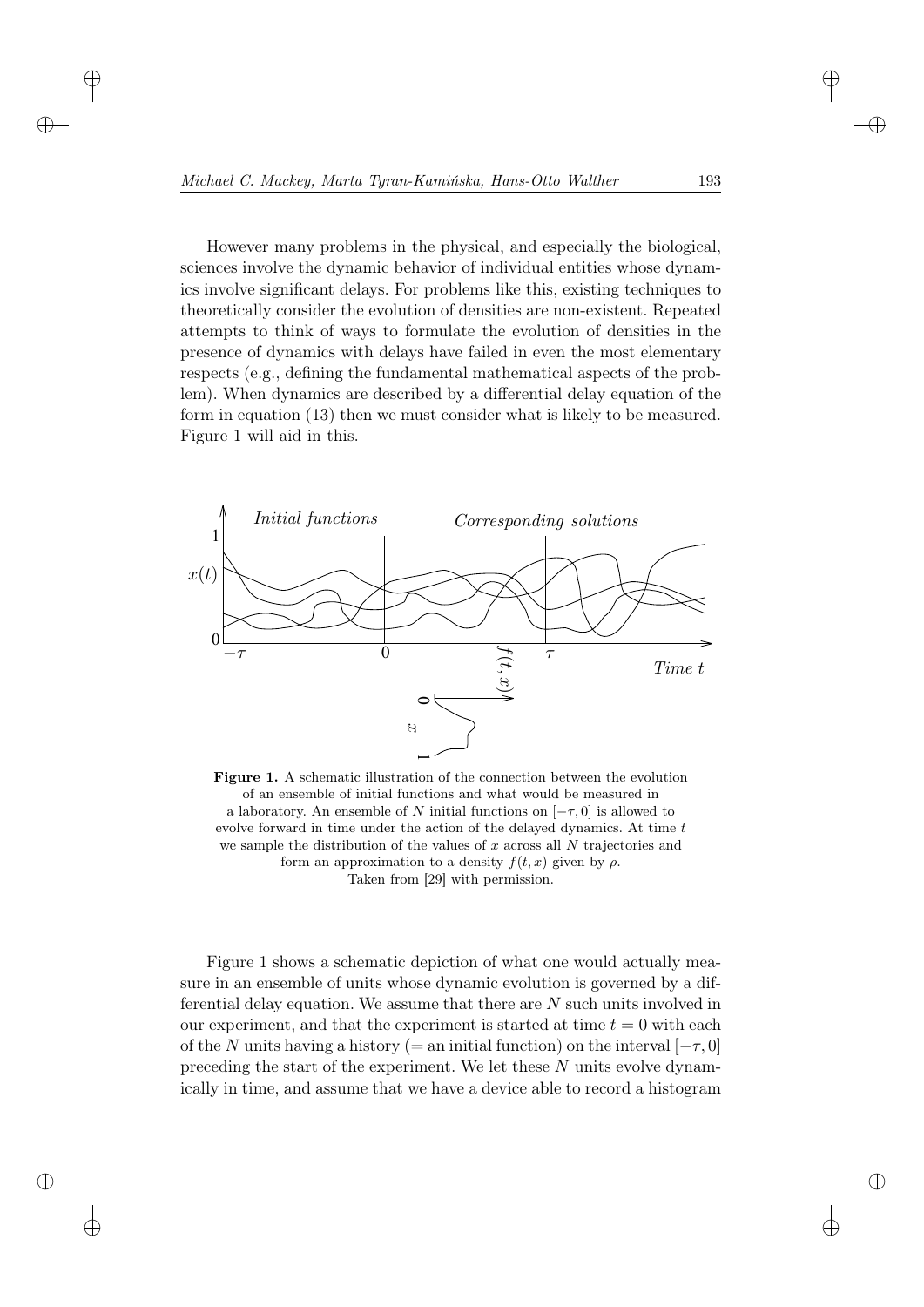approximation  $\rho$  to the density  $f(t, x)$  of the distribution of the state variable x at time  $t<sup>1</sup>$ . Note that this measurement procedure is carried out at successive individual times and might be continuous.

Thus, what we *measure* is not unlike what we might measure in a system whose dynamics are evolving under the action of the system of ordinary differential equations (3). However, what we are able to *calculate* is far different.

To be more concrete, suppose we have a variable x evolving under the action of some dynamics described by a differential delay equation

$$
\frac{dx}{dt} = \mathcal{F}(x(t), x(t-\tau)),\tag{13}
$$

or the stochastic differential delay equation

$$
dx = \mathcal{F}(x(t), x(t-\tau))dt + \sigma(x(t), x(t-\tau))dW(t), \qquad (14)
$$

with the initial condition  $x(t) = \varphi(t), t \in [-\tau, 0]$ , where  $W(t)$  is a standard Wiener process. Then we would like to know how some "density"  $f$  of the variable x will evolve in time, i.e., we would like to be able to write down an equation for an "unknown operator"  $\mathcal{U}$ 

$$
\mathcal{U}f=0
$$

Unfortunately we don't really know how to do this, and that's the whole point of this section. The reason that the problem is so difficult is embodied in equation (13) and the infinite dimensional nature of the problem because of the necessity of specifying the *initial function*  $\varphi(t)$  for  $t \in [-\tau, 0]$ . However, we do have some clues about what  $\mathcal U$  should look like in various limiting cases. For example, in equation (13) if  $\tau \to 0$  then we should recover the normal Liouville equation (4) from U. If  $\tau \to 0$  in equation (14) then we should recover the Fokker–Planck equation (5).

Equation (13) might induce a semiflow  ${T_t}_{t\geq 0}$  on a subset X of the space of continuous functions  $C = C([- \tau, 0], \mathbb{R})$ , which can be written as  $x_t = T_t \varphi$  (see [7, 6]). In one sense, it would seem that the evolution of a density under the action of this semigroup would be given by an extension of equation (1)

$$
\int_A P^t f(x) \,\mu(dx) = \int_{T_t^{-1}(A)} f(x) \,\mu(dx) \quad \text{for all measurable } A \subset X.
$$

<sup>&</sup>lt;sup>1</sup>It sometimes might be the case that we would not measure  $\rho$ , but rather might have estimates of various moments of  $\rho$  like  $\langle x \rangle, \langle x^2 \rangle$ , etc.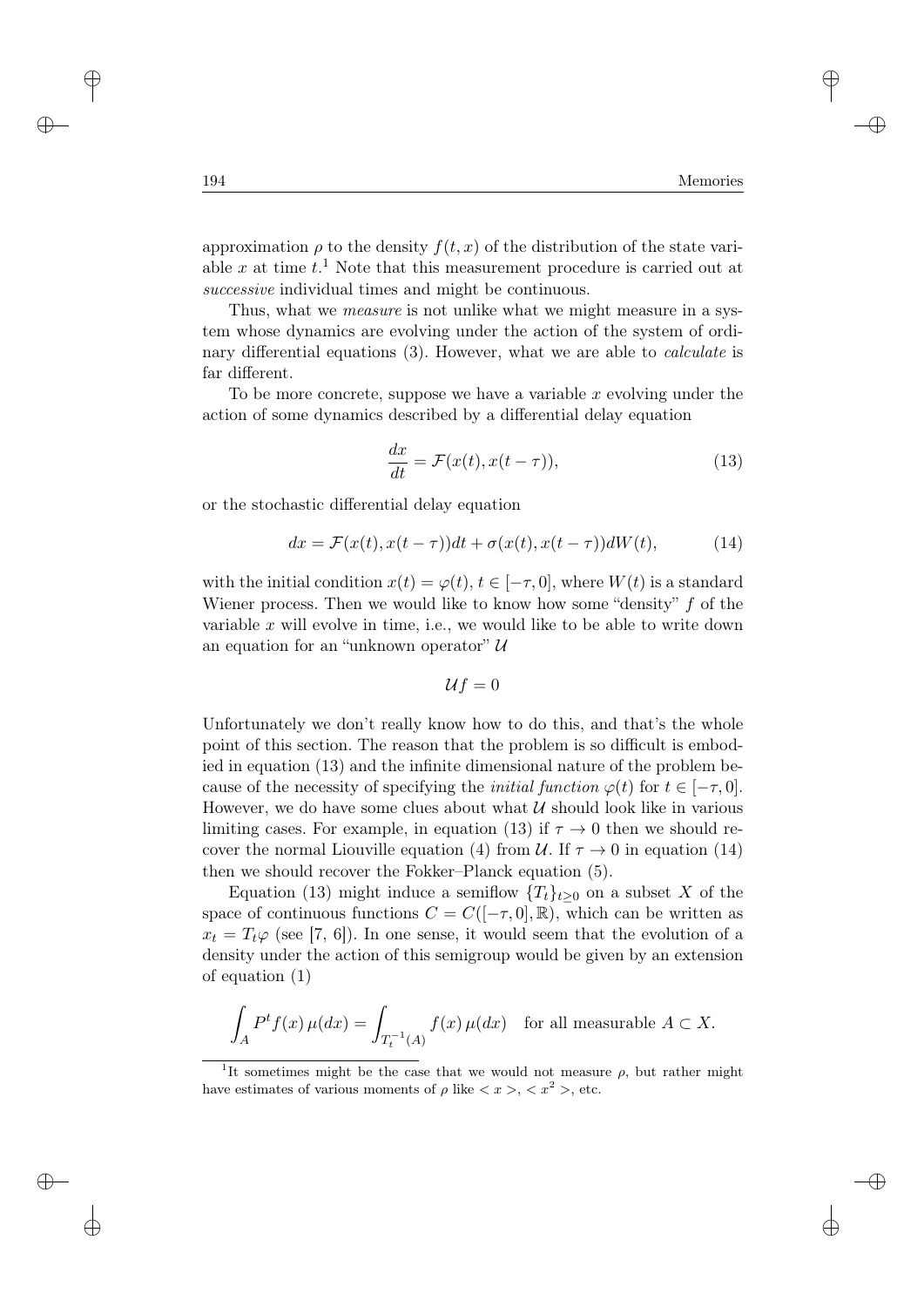This writing of the evolution of the density  $f$  under the action of the semigroup of Frobenius–Perron operators  $P^t: L^1 \to L^1$  is, however, merely formal and serves to highlight the major problems that we face.

Namely the problem surfaces of:

- 1. what the measure  $\mu$  on the space C is,
- 2. what is a density  $f$  on  $C$ .
- 3. what does it mean to do integration over subsets of  $C$ , and
- 4. how would you actually figure out what  $T_t^{-1}$  is?

#### References

- [1] Auslander, Joseph, and James A. Yorke. "Interval Maps, Factors of Maps, and Chaos." Tôhoku Math. J. 32 (1980): 177–188.
- [2] Baladi, Viviane. "Positive Transfer Operators and Decay of Correlations." Advanced Series in Nonlinear Dynamics, vol. 16, World Scientific Publishing Co. Inc., River Edge, NJ, 2000.
- [3] Brunovský, Pavel. "Notes on Chaos in the Cell Population Partial Differential Equation." Nonlinear Anal. 7 (1983): 167–176.
- [4] Brunovský, Pavel, and Jozef Komorník. "Ergodicity and Exactness of the Shift on  $C[0,\infty]$  and the Semiflow of a First-Order Partial Differential Equation." J. Math. Anal. Appl. 104 (1984): 235–245.
- [5] Chow, Shui-Nee. "Existence of Periodic Solutions of Autonomous Functional Differential Equations." J. Differential Equations 15 (1974): 350–378.
- [6] Diekmann, Odo, Stephan A. van Gils, Sjoerd M. Verduyn Lunel, and Hans-Otto Walther. Delay Equations: Functional-, Complex- and Nonlinear Analysis. Applied Mathematical Sciences 110. New York: Springer-Verlag, 1995.
- [7] Hale, Jack K., and Sjoerd M. Verduyn Lunel. Introduction to Functional-Differential Equations. Applied Mathematical Sciences 99. New York: Springer-Verlag 1993.
- [8] Hannsgen, Kenneth B., and John J. Tyson. "Stability of the Steady-State Size Distribution in a Model of Cell Growth and Division." J. Math. Biol. 22 (1985): 293–301.
- [9] Heiden, Uwe an der, and Hans-Otto Walther. "Existence of Chaos in Control Systems with Delayed Deedback." J. Differential Equations 47 (1983): 273–295.
- [10] Keller, Gerhard. "Stochastic stability in some chaotic dynamical systems." Monatsh. Math. 94 (1982): 313–333.
- [11] Keller, Gerhard, and Carlangelo Liverani. "Stability of the Spectrum for Transfer Operators." Ann. Scuola Norm. Sup. Pisa Cl. Sci. 28 (1999): 141–152.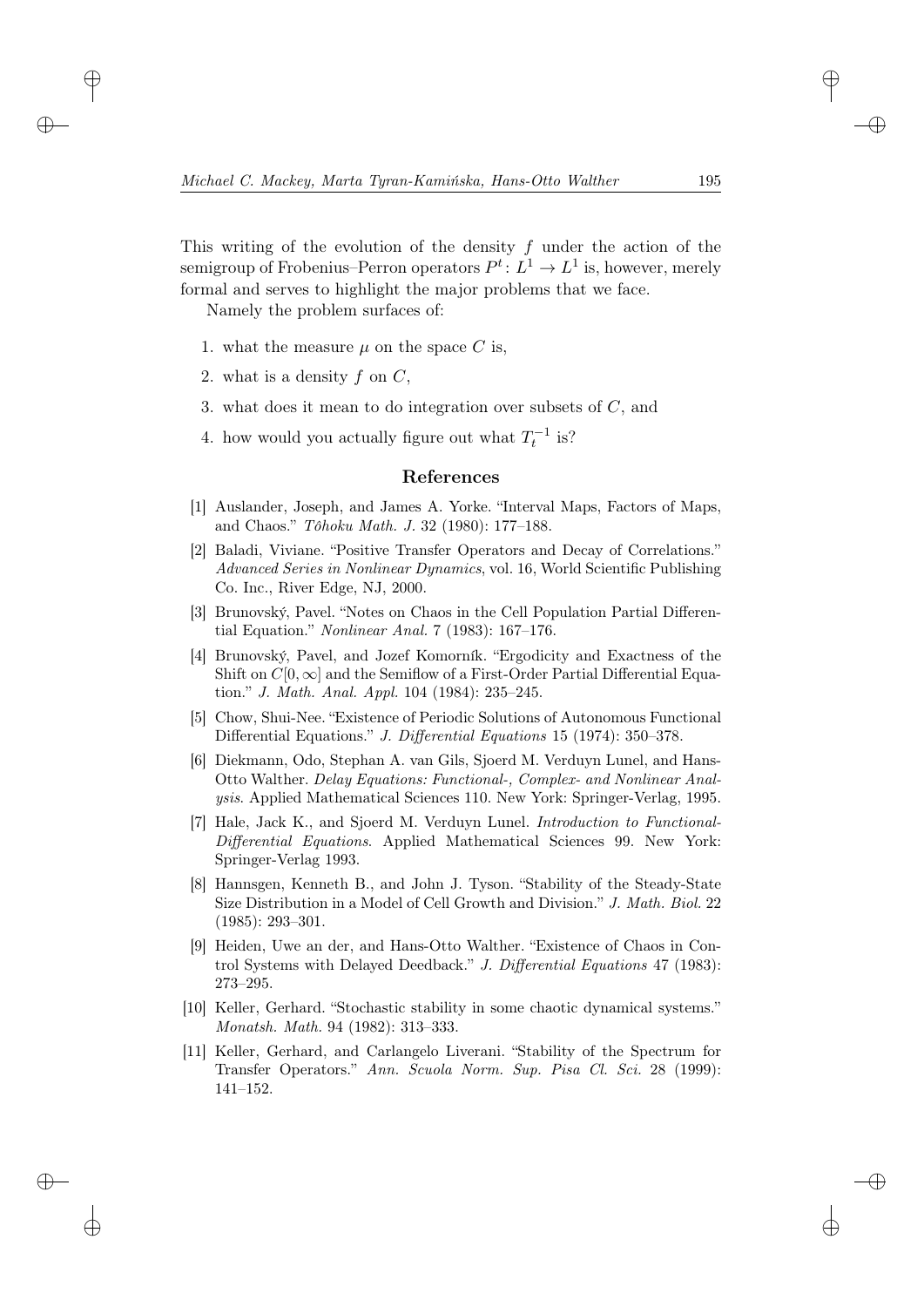- [12] Komorník, Jozef. "Asymptotic Periodicity of Markov and Related Operators." In Dynamics Reported, Dynam. Report. Expositions Dynam. Systems  $(N.S.),$  vol. 2,  $(1993):$  31–68.
- [13] Komorník, Jozef, and Andrzej Lasota. "Asymptotic Decomposition of Markov Operators." Bull. Polish Acad. Sci. Math. 35 (1987): 321–327.
- [14] Krzyżewski, Karol, and Wiesław Szlenk. "On Invariant Measures for Expanding Differentiable Mappings." Studia Math. 33 (1969): 83–92.
- [15] Lani-Wayda, Bernhard. "Erratic Solutions of Simple Delay Equations." Trans. Amer. Math. Soc. 351 (1999): 901–945.
- [16] Lani-Wayda, Bernhard, and Hans-Otto Walther. "Chaotic Motion Generated by Delayed Negative Feedback. Part I: A Transversality Criterion." Differential Integral Equations 8 (1995): 1407–1452.
- [17] —. "Chaotic Motion Generated by Delayed Negative Feedback. Part II: Construction of Nonlinearities." Math. Nachr. 180 (1996): 141-211.
- [18] Lasota, Andrzej. "Ergodic problems in biology." In Dynamical systems. Vol. II. Astérisque 50 (1977): 239–250.
- [19] —. "Invariant Measures and a Linear Model of Turbulence." Rend. Sem. Mat. Univ. Padova 61 (1979): 39–48.
- [20] —. "Stable and Chaotic Solutions of a First Order Partial Differential Equation." Nonlinear Anal. 5 no. 11 (1981): 1181–1193.
- [21] Lasota, Andrzej, Tien-Yien Li, and James A. Yorke. "Asymptotic Periodicity of the Iterates of Markov Operators." Trans. Amer. Math. Soc. 286 (1984): 751–764.
- [22] Lasota, Andrzej, and Michael C. Mackey. "Globally Asymptotic Properties of Proliferating Cell Populations." J. Math. Biol. 19 (1984): 43–62.
- [23] —. Chaos, Fractals, and Noise. Applied Mathematical Sciences, vol. 97. New York: Springer-Verlag, 1994.
- [24] Lasota, Andrzej, Michael C. Mackey, and Joanna Tyrcha. "The Statistical Dynamics of Recurrent Biological Events." J. Math. Biol. 30 (1992): 775–800.
- [25] Lasota, Andrzej, Michael C. Mackey, and Maria Ważewska-Czyżewska. "Minimizing Therapeutically Induced Anemia." J. Math. Biol.  $13$  (1981/82): 149–158.
- [26] Lasota, Andrzej, and James A. Yorke. "On the Existence of Invariant Measures for Piecewise Monotonic Transformations." Trans. Amer. Math. Soc. 186 (1973): 481–488.
- [27] —. "On the Existence of Invariant Measures for Transformations with Strictly Turbulent Trajectories." Bull. Acad. Polon. Sci. Sér. Sci. Math. Astronom. Phys. 25 (1977): 233–238.
- [28] —. "Exact Dynamical Systems and the Frobenius–Perron operator." Trans. Amer. Math. Soc. 273 (1982): 375–384.